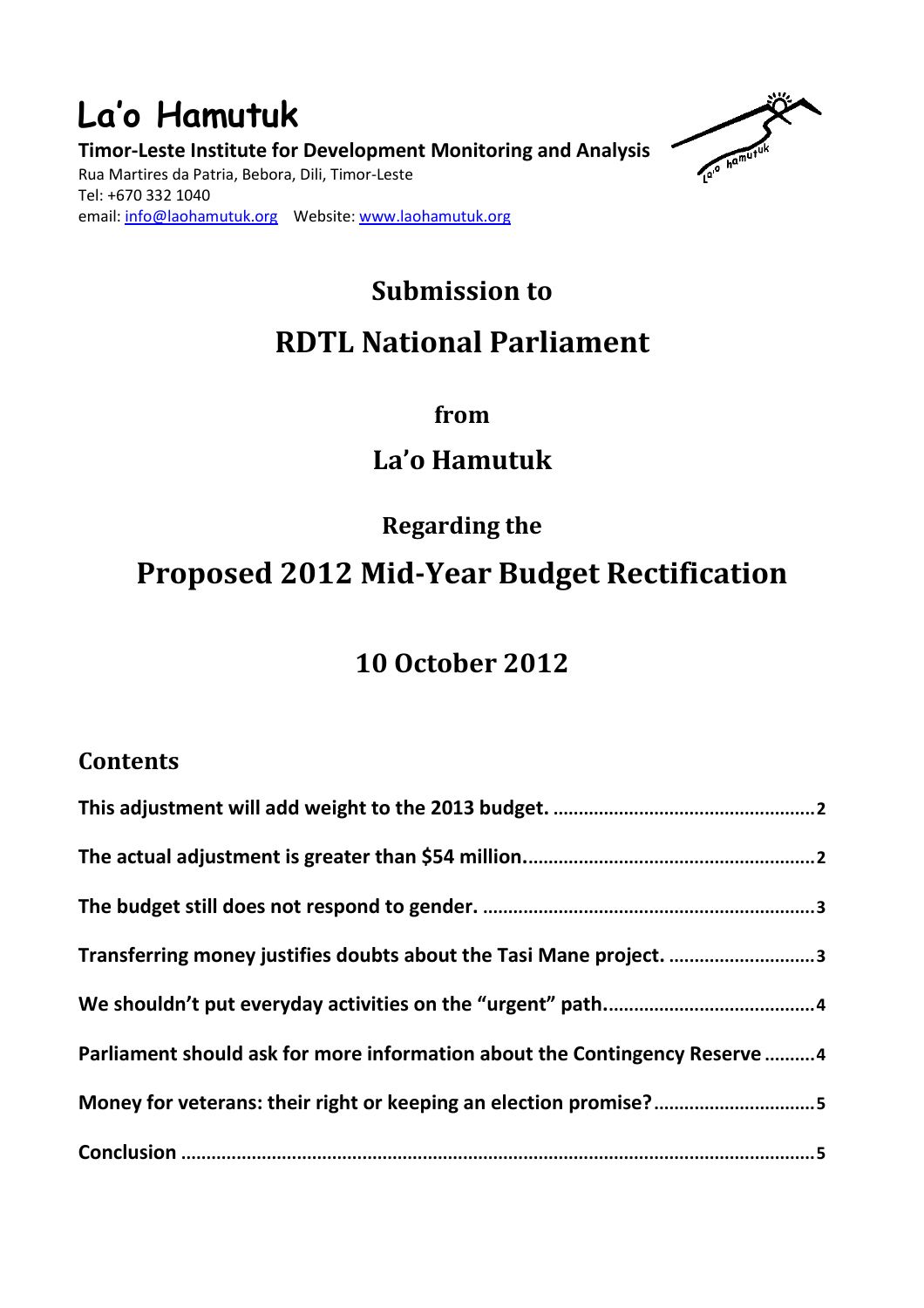First, La'o Hamutuk would like to congratulate the newly-elected Third National Parliament, and to hope that this legislature will function well, for the benefit of all Timor-Leste's people. Last July, we wrote you a letter<sup>1</sup> when each of you was sworn in to represent our people, and we hope that our letter and this submission will strengthen our relationship and communication in the future.

Unlike in past years, no Parliamentary Committee invited civil society organizations, including La'o Hamutuk, to participate in public hearings or to give our comments on this Mid-year Budget Adjustment. However, though this submission we offer the following comments, with the hope that they will help you make wise and good decisions for Timor-Leste's future.

#### **This adjustment will add weight to the 2013 budget.**

The proposed 2012 Mid-year Budget Rectification says that it "will not add to total Government spending" and "will reduce the budget for the Infrastructure Fund" as the source of additional state spending in  $2012.<sup>2</sup>$ 

However, unfortunately, this budget adjustment is as if the Government borrowed money from the Tasi Mane project and the appropriation for installing pre-paid EDTL meters in the 2012 State Budget, and plans to pay back this "loan" in the upcoming 2013 State Budget.<sup>3</sup>

Therefore, this adjustment will actually add \$54 million to the \$1,674 million which Parliament already approved. Although this is a relatively small amount, we should study it carefully, because it will create obligations to enlarge Timor-Leste state budgets in the future.

In our past submissions to Parliament, we often explained that Timor-Leste has only a limited amount of natural resources. If we spend them quickly and unwisely, we will exhaust our petroleum reserves -- our main source of wealth -- creating problems for future generations. Today many people are content with our Petroleum Fund, but we cannot be proud of it if we do not ensure that its money will benefit all our people.

Last August 29, Finance Minister Emilia Pires said that the fiscal envelope for budget year 2013 will decrease to \$1.3 billion. We very much appreciate this change in budget direction, which we have advocated in order to help Timor-Leste avoid falling deeper into the resource curse.

Inflation here is increasing rapidly because public expenditures are escalating every year without increasing local productive capacity. Therefore we suggest that Parliament look deeper into Government spending, to reduce unnecessary expenditures and support Timor-Leste's economy.

#### **The actual adjustment is greater than \$54 million.**

Government, media and Parliamentarians are saying that this rectification includes only \$54 million in new expenditures. Unfortunately, a closer examination shows that this is wrong. The Government says that \$50 million is transferred from Tasi Mane and \$4 million from EDTL minor capital.

La'o Hamutuk has concluded that the actual new expenditures total \$64 million, not including virements. Our website<sup>4</sup> includes a table of new appropriations, as well as the original appropriations and expenditure to date. To understand all the additions, one needs to look at each line in Annex I of the Budget Book (pages 29-46), not only at the totals which combine reductions and increases.

<sup>1</sup>  $\frac{1}{2}$  http://www.laohamutuk.org/misc/eleisaun2012/LHtoPN23Jul2012te.pdf

Page 8, Book for Orsamentu Retifikativu Tinan 2012, 7 Sep. 2012. http://www.laohamutuk.org/econ/OR12/BookScanTe.pdf

<sup>3</sup> Exposição de Motivos: Primeira alteração à Lei Orçamento Geral do Estado para *2012 "Foram transferidos do Fundo das Infraestruturas \$50 milhões de dois projectos do Tasi Mane, com a condição de serem repostos em 2013."*

<sup>4</sup> http://www.laohamutuk.org/econ/OR12/12OR2012.htm, as well as pages 29-46 in the Orsamentu Retifikativu book.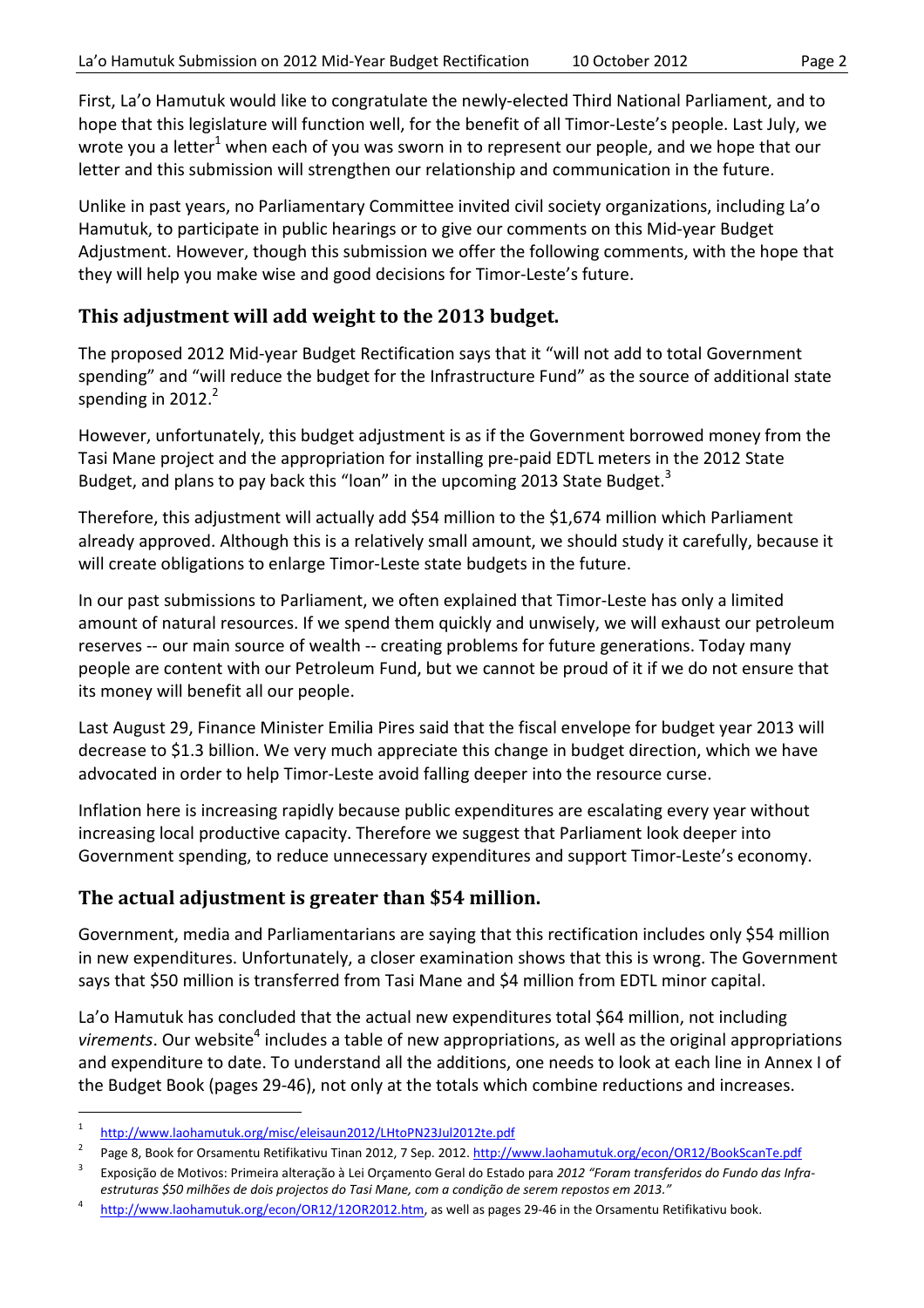We believe that National Parliament should realize this before approving the budget, to provide meaningful accountability for budgeting which is required, based on efficiency and effectiveness, to separate detailed revenues and expenditures to help you supervise state finances.

Therefore, Parliament should ask Government to provide the public with more detailed and comprehensive information about new expenditures in this rectification, to guarantee transparency and accountability to the public, as stated in RDTL Constitution articles 40 and 41.

#### **The budget still does not respond to gender.**

Because the roles of men and women are different in society, some budget allocations benefit one gender more than the other. For example, women benefit more from health care and rural water supply, while men benefit more from highways, industrial infrastructure and veterans' pensions. We believe that this budget rectification will increase the bias toward men which is already in the state budget.

The Government's proposed increases still do not prioritize sectors which respond to "little people's" needs or to sustainable sectors. The allocate most money for veterans, police, military and the Contingency Reserve – but cut programs in the for education sector.

The allocation for "school social action" (*Acção Social Escolar*) in the Ministry of Education, for programs including school lunches, is reduced by \$3 million without explaining where the money is being taken from.

We believe that you already know that Timor-Leste is encountering problems in the quality of education for our children. The original 2012 State Budget allocated only 7.2% for education, less than other Southeast Asian and developing countries.

This adjustment continues to overlook giving priority to education, even though \$1.7 million will be spent to rebuild schools which were damaged by natural disasters. Although it is clear that we need school facilities, it's not enough merely to erect buildings. We need more investment to increase educational resources, especially teachers, laboratories and libraries, to help develop and improve the quality of education in Timor-Leste.

Unfortunately, the allocation for veterans in this year is larger than we are allocating for children who are Timor-Leste's future. We encourage Parliament to ponder the foundation of Timor-Leste's future development, which requires investment in education today.

When we keep going like this, our budget does not respond to women's needs, especially those of poor people in rural areas. It ignores five year of work by the Government, through the State Secretariat for Promotion of Equality with international agencies and civil society, to promote policies responsive to gender, as an element of social and economic justice. We continue to encourage you, especially as Parliament has 30% women (the highest representation in Asia), and we hope that your determination will help the impoverished majority of Timor-Leste's people.

#### **Transferring money justifies doubts about the Tasi Mane project.**

We see this rectification as a sign that the Tasi Mane project is difficult to implement. This signal responds to our submission<sup>5</sup> on the original 2012 State Budget, which said: "We remain dubious about the potential return on this 'investment,' which may have no offshore operations to supply. Bayu-Undan will probably be supplied from Australia until it runs dry in 2024, and Kitan – the small

<sup>5</sup> http://www.laohamutuk.org/econ/OGE12/LHSubComCPNOJE2012En.pdf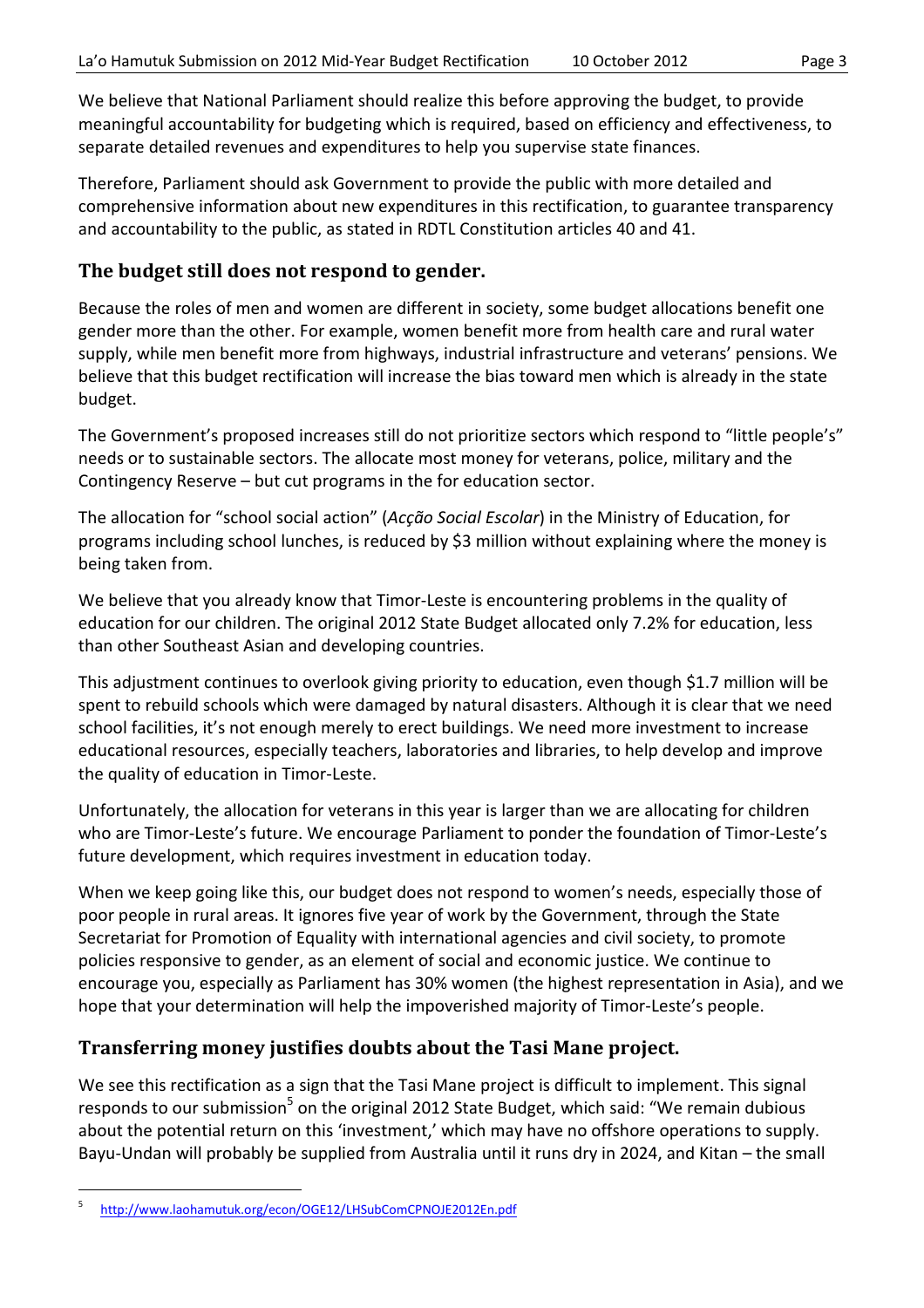oil field which just began production – will be empty by 2016. At present, no oil companies plan to drill more wells in the nearby Timor Sea, although next year's bidding round could spark new interest."

Therefore, we also believe that unclear economic and social return, land conflicts, and other social issues are obstacles to the Tasi Mane project. Although this project is not a priority in this budget adjustment, we would like to raise Members' awareness that Timor-Leste does indeed need a deep analysis about the return we will receive from investing in this project, which will cost billions of dollars of our people's money over the next several years. If we don't prioritize this cost-benefit analysis, we will just throw money away with no benefit to most of Timor-Leste's people, especially those who live in the project area and are being asked to sacrifice their livelihoods and the future of their children and grandchildren to this ambitious project.<sup>6</sup>

We agree that the state should transfer money from the Tasi Mane project to more necessary and productive sectors, such as education, health care and agriculture. Such sectors are closer to people's lives. In addition, we suggest that Parliament not restore this money to the Tasi Mane project in the 2013 budget, and should not spend more in the future.

#### **We shouldn't put everyday activities on the "urgent" path.**

This adjustment adds \$2.4 million for the Timor-Leste National Police (PNTL). The proposed adjustment is for local travel, workshops, fuel, equipment maintenance, technical assistance and food. In addition to PNTL, the Ministry of Defense and Security adds \$2.9 million for training sailors, maintenance and fuel for vehicles, advisor salaries, cleaning offices, radio communications and other operational costs. It also adds \$1.1 million to pay the Lifese company which had a contract to build the temporary F-FDTL naval port in Hera, which is controversial today because of the bad quality of the work. La'o Hamutuk sees that these are not urgent adjustments, but are everyday expenditures which should be in the annual state budget.

In the local media, the Secretary of State for Security acknowledged that these additional appropriations are needed because of maladministration within PNTL. The PNTL command didn't manage expenditures based on money already appropriated by Parliament. Such an adjustment weakens governance and management of the state budget itself, and we think that adjustments which are not "urgent" should wait to be put in the 2013 annual state budget in a few months.

Therefore, we suggest that all state institutions promote accountability in spending the budget. Timor-Leste should not be self-satisfied with spending policies which don't follow the plan approved by Parliament. Parliament should not tolerate mismanagement like this in the future.

Today we can fill our budget and management deficits because we money flows in from petroleum revenues, but when these resources are used up, we will no longer have economic and social stability, which is used to justify "unrealistic spending," which is part of the resource curse.

#### **Parliament should seek more information about the Contingency Reserve.**

In the original 2012 budget, the Government allocated \$21.2 million to the Contingency Reserve. The adjustment proposal would add \$6.1 million to this line, but contains no information about how this money has been used to date or will be used during the last three months of 2012.

Today, the Budget Transparency Portal shows that the Government has spent \$1.6 million of the \$21.2 million in this Reserve, but the remaining balance is only \$2.6 million. Unfortunately, neither

<sup>6</sup> http://www.laohamutuk.org/Oil/TasiMane/11TasiMane.htm#obzervasaun